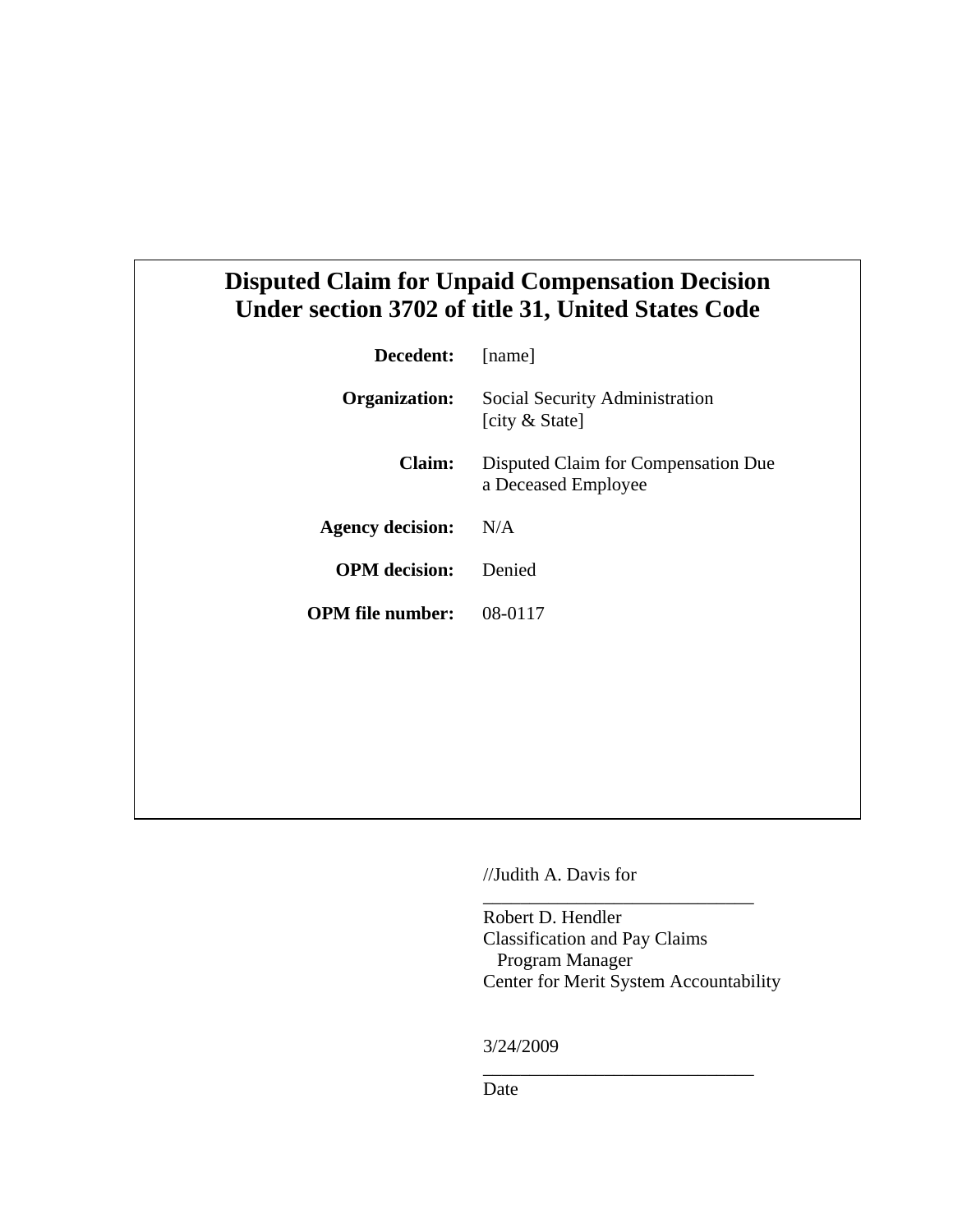This action involves a disputed claim for unpaid compensation due a deceased employee, [name]. In its August 18, 2008, letter, the Office of General Counsel (OGC) for the Social Security Administration (SSA), the Federal agency which employed the decedent, asks for the U.S. Office of Personnel Management's (OPM) advice in determining which of two putative claimants is properly entitled to payment. In this letter, SSA enclosed copies of pertinent documents including:

Standard Form (SF) 1153, Claim for Compensation of Deceased Employee, signed and dated by [sister's name] identifying herself as sister of the decedent and as "next of kin in lieu of administration" and signed and dated by two witnesses.

State of New Jersey Certificate of Death of the employee with date of death listed as March 7, 2008, showing him as never married.

Affidavit of Next of Kin in Lieu of Administration Where Real and Personal Estate Does Not Exceed \$10,000.00-N.J.S.A. 3B: 10-4, signed by [sister's name], filed on March 14, 2008.

Surrogate's Court of Hudson County (New Jersey) certifying [sister's name] as duly appointed to administer the decedent's "goods, chattels, right and credited," on May 8, 2008.

September 5, 2005, letter from decedent to [sister's name] stating "that my dear sister, [sister's name], is to be the sole executor of my estate and the sole beneficiary."

March 18, 2008, letter sent to SSA by Robert T. Brescia, Attorney at Law, claiming to represent the estate of the decedent, advising: "The Estate reserves the right to contest the designation of beneficiary on the basis of fraud, duress, undue influence and competence of [decedent]."

August 1, 2008, letter to SSA from [sister's name] identifying her as "administrator of the Estate of [decedent]" and stating the reasons for contesting the designation of [name] as beneficiary of [decedent's] unpaid compensation.

July 18, 2008, letter from Richard A. Go, M.D., stating the decedent was admitted to Jersey Medical Center on March 6, 2008 and "was given morphine to help alleviate the constant pain caused by his terminal medical illness" and "agreed to hospice care…"

## SSA states:

This office seeks your assistance in determining how the Agency should proceed with the unpaid death benefits of [decedent]....[decedent's] unpaid death benefits consist of his unpaid compensation as well as the proceeds of his Thrift Savings Plan, and are the subject of disputed claims between [decedent's sister] and [name] ([decedent's] friend). [Decedent's sister] claims she is entitled to the unpaid death benefits since [decedent] designated her as his sole beneficiary in September 2005; she is the only next of kin who has not renounced all claims to his estate; and, he has left no surviving spouse. [Decedent's friend] claims that he is entitled to the unpaid benefits since [decedent] designated him as the sole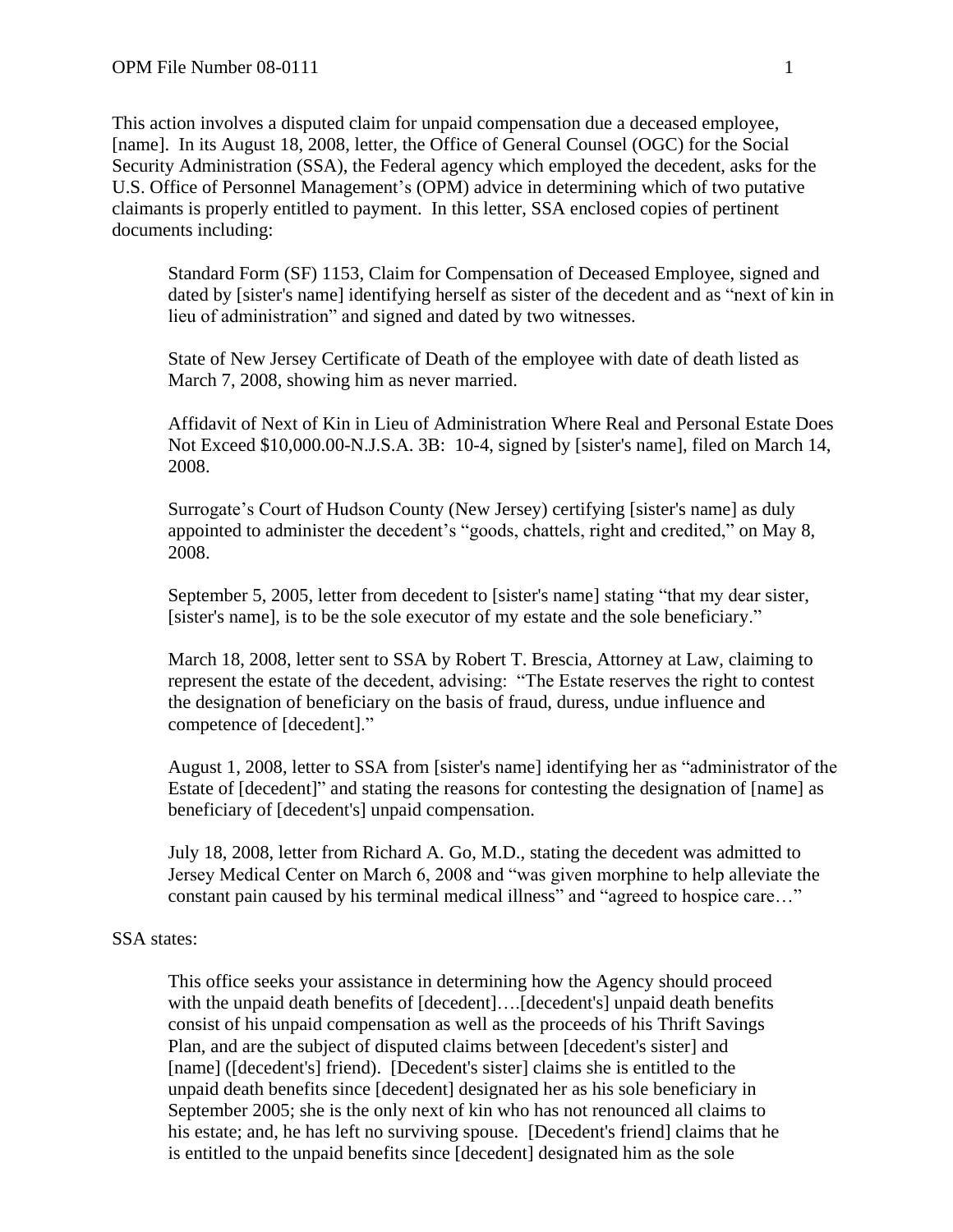beneficiary of the estate the day before [decedent] died. The unpaid death benefits are currently being withheld by the Department of the Interior.

SSA states an SSA Human Resources Specialist (HRS) received two Designation of Beneficiary forms (Unpaid Compensation of Deceased Civilian Employee, SF-1152 and Designation of Beneficiary-CSRS, SF-2808) dated March 6, 2008, from the decedent who died from cancer on March 7, 2008. The agency indicates that at the time of his death, the decedent listed his home address as [address], and states: "Significantly, [decedent] listed [decedent's friend's] residence address also as [same address] but did not indicate [decedent's friend's] apartment number."

The agency advises [decedent's sister] contacted the previously identified SSA HRS on March 10, 2008, at which time [decedent's sister] "expressed her desire to file a claim for [decedent's] unpaid death benefits." The SSA HRS advised [decedent's sister] "she was not listed as a beneficiary in the SSA's files." SSA also references Mr. Brescia's March 18, 2008, letter in which he asserts that [decedent's] estate:

…had elected to contest the payment of [decedent's] unpaid compensation and the proceeds of his Thrift Savings Plan [TSP] to anyone other than [decedent's] estate….The estate further reserved the right to contest any designation of beneficiary (to anyone other than [decedent's sister]) on the basis of fraud, duress, undue influence, and competence of [decedent]. What's more, the estate would submit an application for the proceeds of the Thrift Savings Plan as well as any other of [decedent's] death benefits.

SSA lists the following issues in its August 18, 2008, letter to OPM: (1) Is the Affidavit of Next of Kin in Lieu of Administration valid? and (2) Who is the beneficiary of [decedent's] Thrift Savings Plan? SSA questions whether the sum of the proceeds from the decedent's TSP and \$317 checking account exceed the \$10,000 Affidavit of Next of Kin in Lieu of Administration limit. SSA also questions whether [decedent's friend] was the decedent's domestic partner under New Jersey law (See N.J. Domestic Partnership Act, Chapter 246, P.L. 2003), a status which would appear to render the Affidavit invalid. Citing 5 CFR 178.204(a), the agency also states [decedent's friend] "may be entitled to [decedent's] unpaid compensation" since the decedent "properly sent SF-1152 to his Human Resources office which received the form prior to his death." Further, SSA states: "However, since there is no TSP 3, Designation of Beneficiary, Federal Thrift Savings Plan on file it is unclear who is entitled to the proceeds from [the decedent's] Thrift Savings Plan."

The procedures generally applicable to compensation claims also apply to the settlement of accounts of deceased civilian officers and employees. 5 CFR 178.208. Under 5 CFR § 178.105 the burden of proof is on the claimant to establish the right to payment, and OPM's decision is based on the written submissions of the parties.

A review of guidance issued by the former General Accounting Office (GAO), the agency formerly charged with settling compensation claims and the accounts of deceased employees, is instructive in this matter. As discussed in the Principles of Federal Appropriations Law, Second Edition, Volume III, November 1994 (GAO/OGC-94-33):

The guiding principle is the rather common-sense proposition that payment should be made to the person or entity entitled to receive it. Common sense in this instance is reinforced by 31 U.S.C. § 3322(a), which instructs disbursing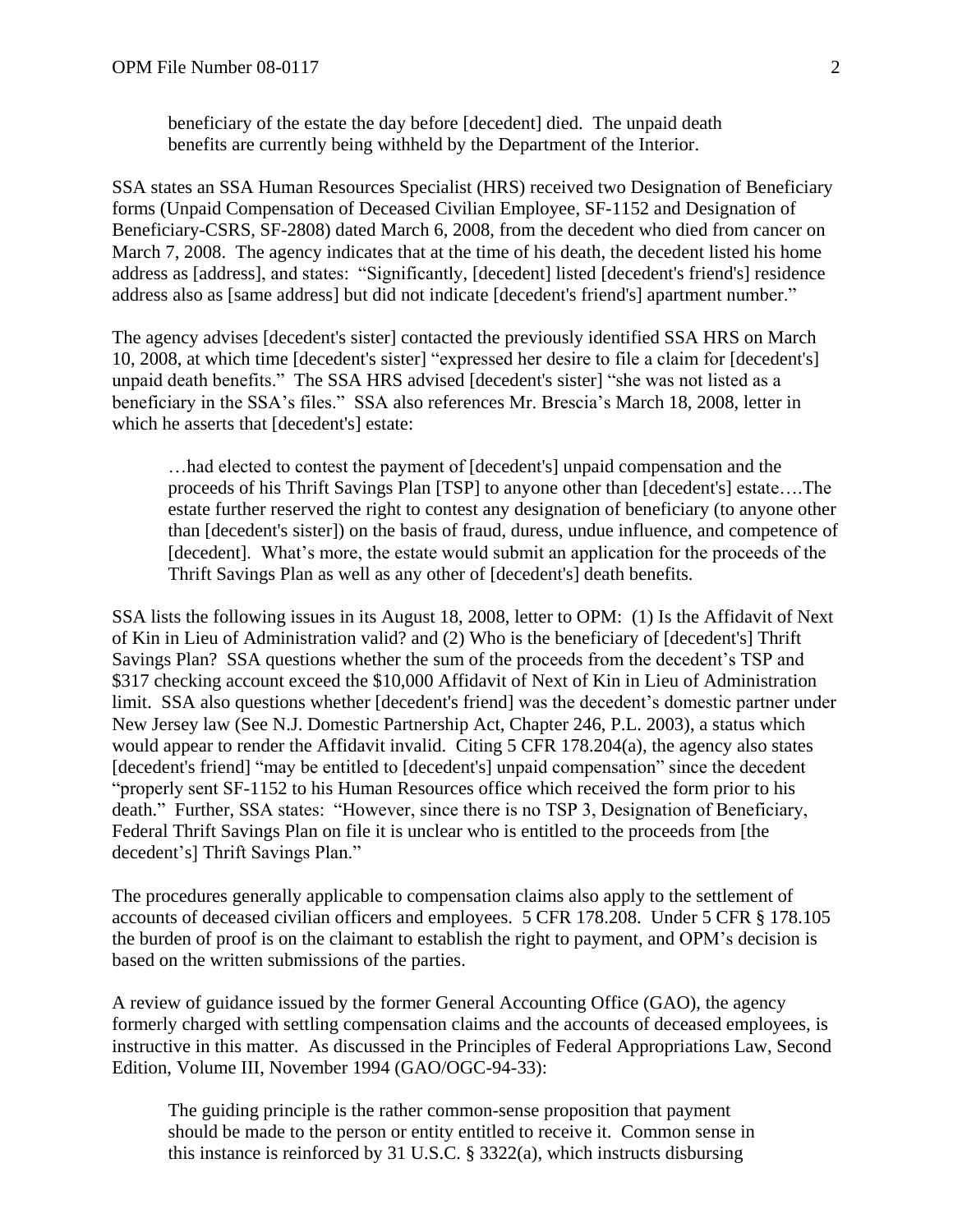officers to draw public money from the Treasury only "payable to persons to whom payment is to be made."...The government's motives are not purely benevolent. To quote a phrase used in innumerable GAO decisions, the government's objective in making payment is to secure a "good acquittance" or a "valid acquittance" for the United States. 62 Comp. Gen. 302, 307 (1983); 24 Comp. Gen. 261, 262 (1944). This means the assurance that the payment is discharging the government's obligation and that the government will not find itself embroiled in controversy between competing claimants with the resulting possibility of being required to pay twice.

While the claimant asks that the decedent's unpaid compensation be awarded to the family based on fairness, including the need to pay the Estate's debts, the disposition of unpaid compensation due a Federal employee is governed exclusively by Federal law. The disposition of unpaid compensation due a Federal civilian employee is controlled by the provisions of 5 U.S.C. §§ 5581-5583. Under 5 U.S.C. § 5583, money due a deceased employee at the time of death must be paid to the beneficiary designated in accordance with 5 U.S.C. § 5582(b), or, if none, to the widow or widower of the employee. In relevant part, 5 U.S.C. § 5582(b) describes the order of precedence as follows:

First, to the beneficiary or beneficiaries designated by the employee in a writing received in the employing agency before his death.

Second, if there s no designated beneficiary, to the widow or widower of the employee.

\*\*\*\*\*\*\*\*\*\*\*\*\*

Fifth, if none of the above, to the duly appointed legal representative of the estate of the employee.

Sixth, if none of the above, to the person or persons entitled under the laws of the domicile of the employee at the time of his death

The record shows an SF-1152, Designation of Beneficiary, executed by the decedent, naming [decedent's friend] as the sole beneficiary, dated one day prior to the decedent's death on March 7, 2008. The claimant, however, through her attorney, indicated the Estate reserved the right to contest this designation "on the basis of fraud, duress, undue influence and competence" of the decedent. See March 18, 2008, letter from Robert T. Brescia to SSA. In her August 1, 2008, letter to SSA, the claimant asserts an SSA employee assisted [decedent's friend] in having the decedent sign papers while the decedent:

…was heavily sedated for pain, so that [name] could obtain his benefits. They waited to contact his family to afford them the time they needed to submit the necessary applications to Federal Plaza to make their claim. They even attempted to claim life insurance benefits which [decedent] did not even have.

The claimant asserts that when the decedent "was in the hospital and/or hospice, under heavy medication for pain," these same individuals gained access to the decedent's apartment. Id. The claimant alleges that during this visit "his last will  $\&$  testament was stolen from his files (leaving an empty, labeled file folder), and some other papers, one of which explained to the police that